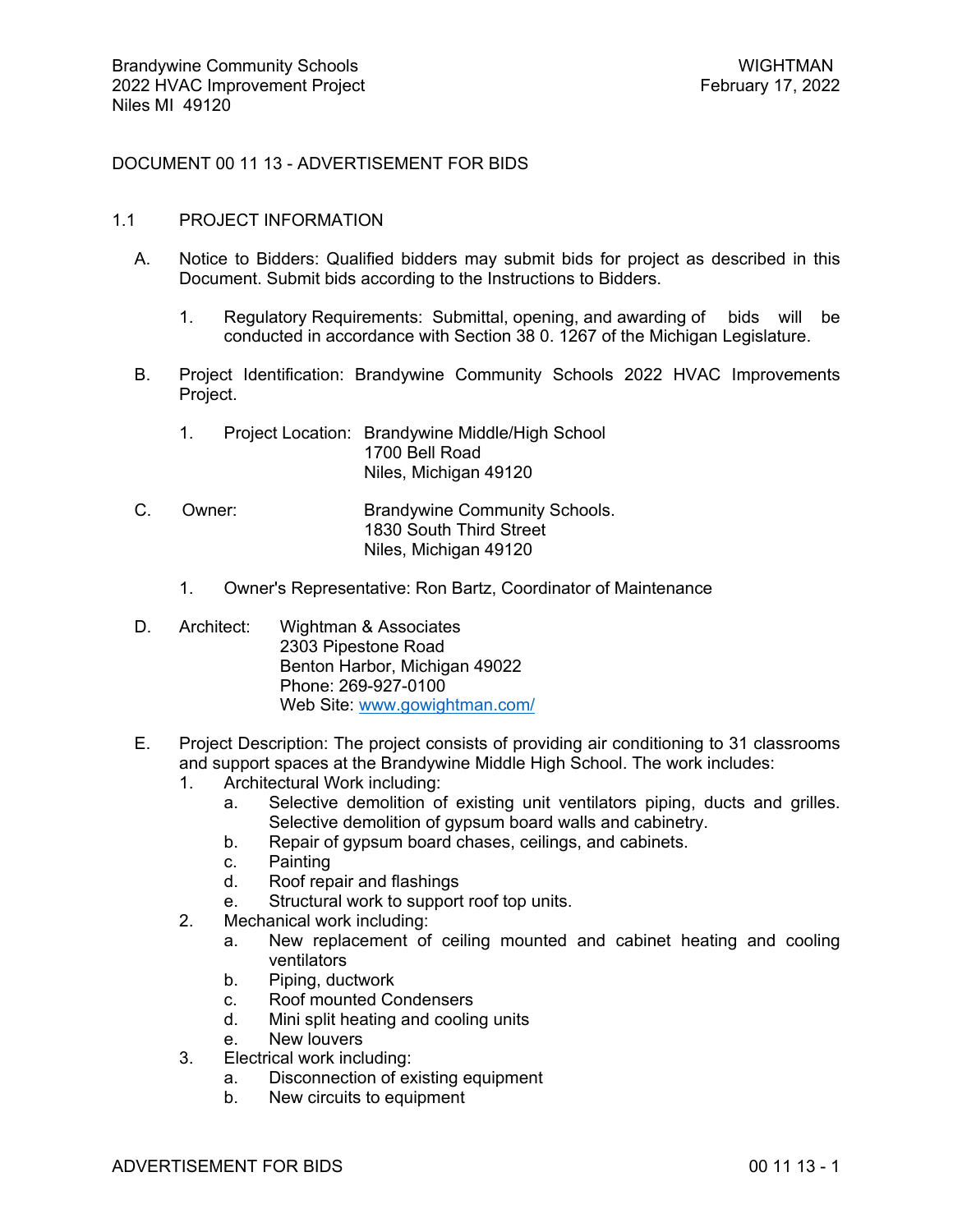- c. Connection of the equipment
- d. New Panels
- 4. Administration work to obtain state approvals
- 5. Project cost range is anticipated to be under \$1,100,000.
- F. Construction Contract: Bids will be received for the following Work:
	- 1. General Contract (all trades).
- G. This project is being funded in part through a Federal grant from the America Rescue Plan (ARP), Elementary and Secondary School Emergency Relief Fund (ESSER III) The CONTRACTOR shall comply with all requirements of this granting agency.

The bidder's attention is called to the "Notice of Requirement for Affirmative Action to ensure Equal Employment Opportunity" (Executive Order #11246), contained in the bid documents, which sets forth, in part, goals and timetables for the employment of women and minorities in the project area. CONTRACTORs must apply every "good faith effort" to see that minorities and women comprise a portion of each construction trade on this project and to the maximum extent feasible, lower income persons are given employment opportunities and businesses located in the community are given contract opportunities.

CONTRACTORS and subcontractors are required to pay not less than the prevailing rates established by the U.S. Department of Labor, which are included in the project specifications. Information explaining other prevailing wage laws which apply to this work are also contained in the project specifications. The CONTRACTOR must comply with the Davis Bacon Act, July 2, 1965 (Title 40S 276A), the Equal Employment Opportunity Act, September 28, 1965, No. 11246, all United States Department of Labor regulations and Standards Title 29, 1, 2, 5 and Title 18 U.S.C. Section 874 known as "Anti-Kickback Act", and the Federal Occupational Safety and Health Act of 1970.

## 1.2 BID SUBMITTAL AND OPENING

- A. Owner will receive sealed lump sum bids until the bid time and date at the location given below. Owner will consider bids prepared in compliance with the Instructions to Bidders issued by Owner, and delivered as follows:
	- **1. Bid Date: March 17, 2022.**
	- 2. Bid Time: 10:00 am, local time.
	- 3. Location: Brandywine Innovation Academy, 1830 S. Third St., Niles, MI 49120.
- B. Bids will be thereafter publicly opened and read aloud.
- C. All bids must be accompanied by a sworn and notarized statement disclosing any familial relationship between the owner or any employee of the bidder and any member of the board, intermediate school board, or board of directors or the superintendent of the school district, intermediate superintendent of the intermediate school district, or chief executive officer of the public school academy.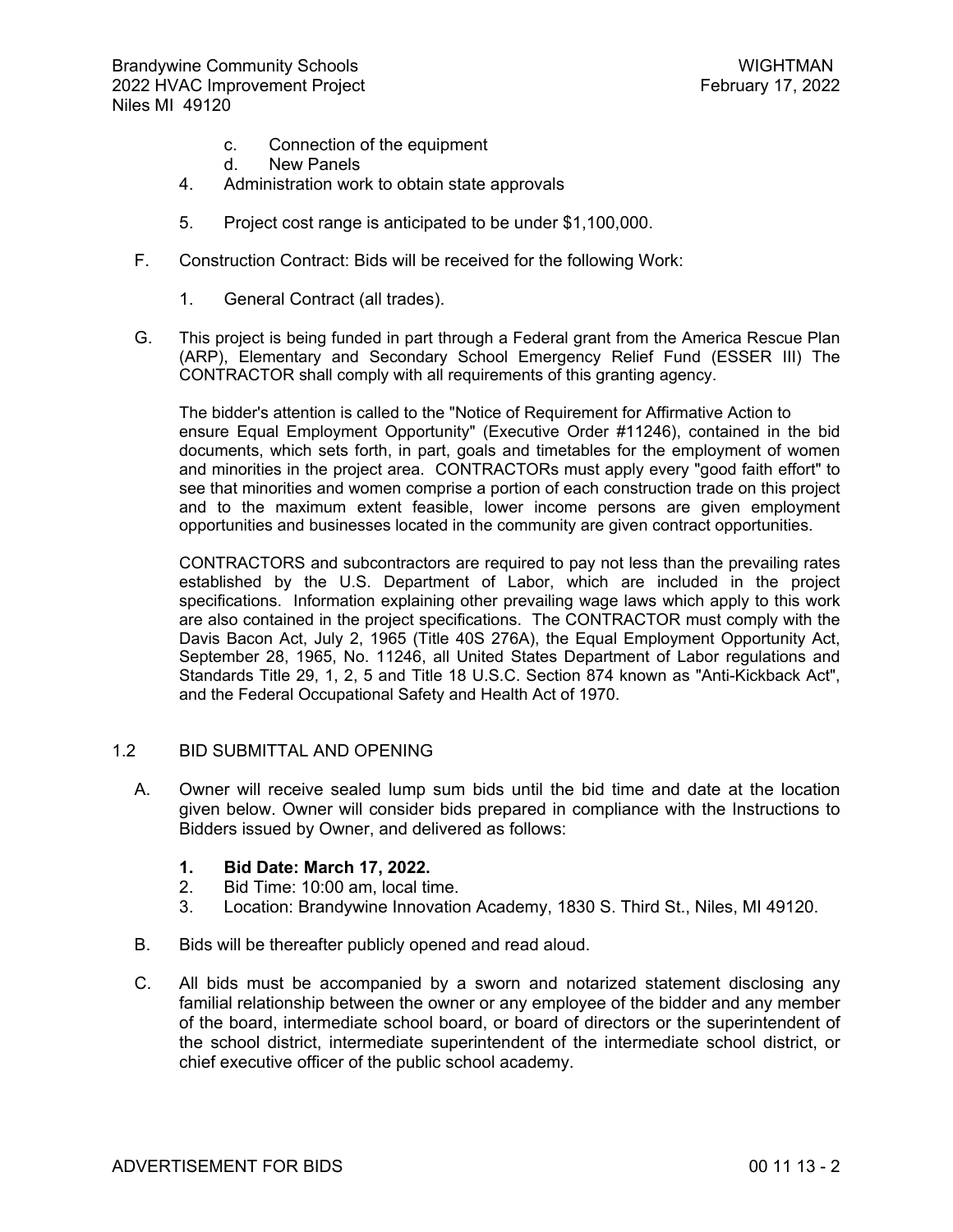## 1.3 BID SECURITY

A. Bid security shall be submitted with each bid in the amount of 5 percent of the bid amount. No bids may be withdrawn for a period of 60 days after opening of bids. Owner reserves the right to reject any and all bids and to waive informalities and irregularities.

## 1.4 PREBID MEETING

- A. Prebid Meeting: See Document 002513 "Prebid Meetings."
- B. Prebid Meeting: A Prebid meeting for all bidders will be held at Brandywine Innovation Academy, 1830 S. Third St., Niles, MI 49120 on **February 24, 2022** at 3:00 pm, local time, followed by a site visit to review existing conditions. Prospective prime bidders are not required to attend, but attendance is highly encouraged.
	- 1. Bidders' Questions: Architect will provide responses at the Prebid conference to bidders' questions received up to two business days prior to conference.

# 1.5 DOCUMENTS

- A. Printed Contracting Documents: Obtain after **February 17, 2022**, 5:00 pm by contacting Architect. Documents will be provided to prime bidders only; only complete sets of documents will be issued.
	- 1. Deposit: \$200.00 made payable to Wightman.
	- 2. Shipping: Additional shipping charges of \$20.00 will apply.
- B. Online Contracting Documents: Obtain access after **February 17, 2022,** 5:00 pm at the locations below:
	- 1. www.gowightman.com<br>2. Reprographic Arts. www.
	- Reprographic Arts, [www.raplanroom.com](http://www.raplanroom.com/)
	- 3. Dodge Plan Room, [www.construction.com/products/dodge-planroom](http://www.construction.com/products/dodge-planroom)
	- 4. Builders Exchange of Michigan, [home.grbx.com](http://home.grbx.com/)
	- 5. MACIAF, constructionsite.org
- C. Viewing Contracting Documents: Examine after **February 17, 2022**, 5:00 pm at the locations below:
	- 1. www.gowightman.com
	- 2. Wightman 2303 Pipestone Road Benton Harbor MI 49022

## 1.6 MILESTONE DATES – INCLUDES ADDENDUM DATES AND CONTACTS

- A. Dates listed below are subject to change.
	- **1. Prebid Meeting: Thursday February 24, 2022 at 3:00 pm Local Time**
	- 2. Addendum 1 released by end of day, Tuesday March 1, 2022